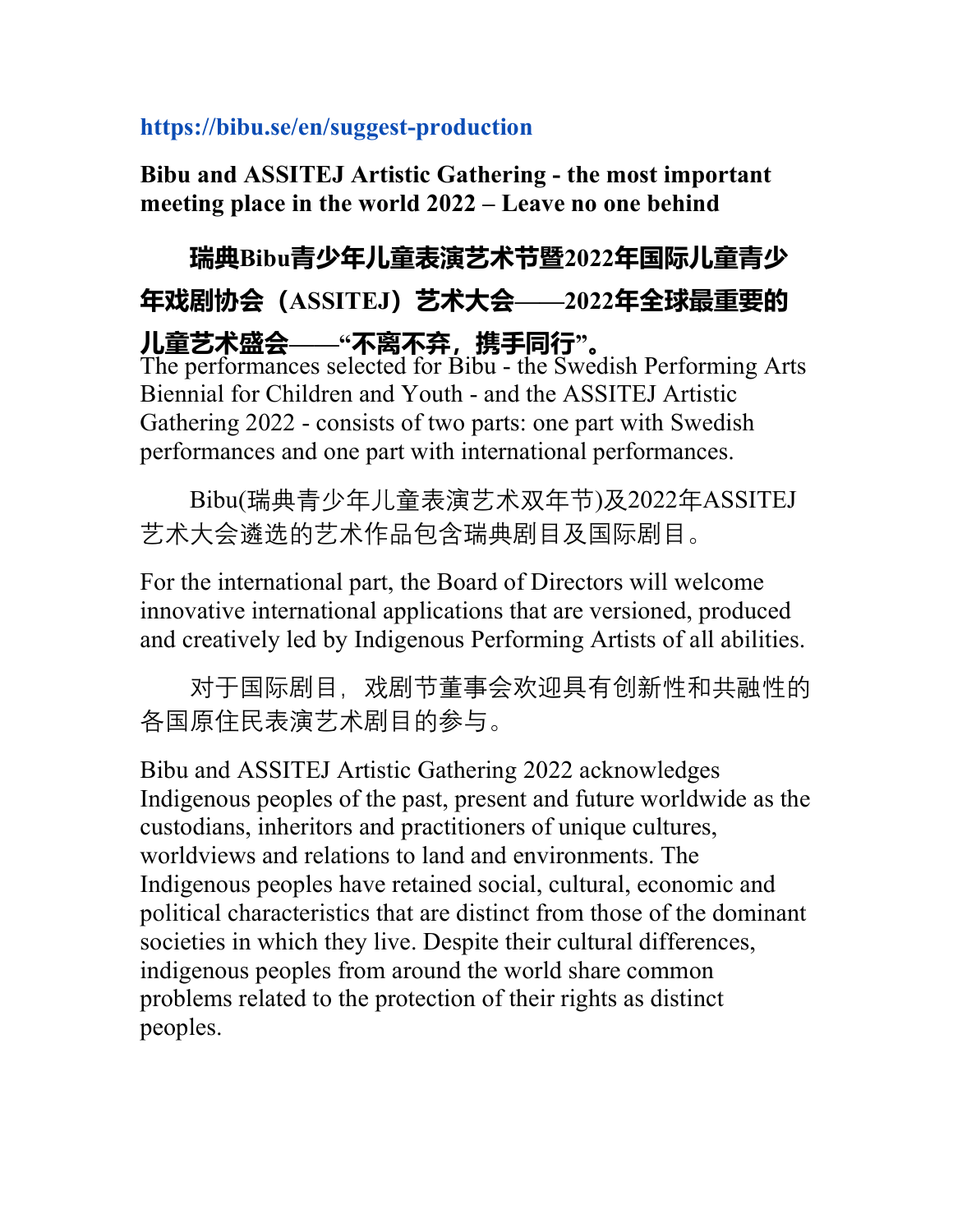瑞典Bibu青少年儿童表演艺术节和2022年ASSITEJ艺术大 会感谢世界各国原住民,无论过去、现在以及未来,各国原住 民守护土地,传承族群文化,致力于维持有别于强势社会的独 特文化,让我们保有与自然共存的知识和视野。尽管文化背景 不同,世界各国原住民都在面对保护其作为独立人民的权利, 保护本土文化的共同问题。

Indigenous peoples live in all regions of the world and own, occupy or use some 22% of global land area. Numbering at least 370-500 million, indigenous peoples represent the greater part of the world's cultural diversity and have created and speak the major share of the world's almost 7000 languages. Source: https://en.unesco.org/indigenous-peoples

 原住民族分布在世界各地,仅居住并使用地球22%的土地 面积。世界原住民人口约为37亿-50亿,却是将近7000种语言 的使用者,可谓文化多样性的代表。(参考资料: https://en.unesco.org/indigenous-peoples)

In an effort to create a linking network between the world's indigenous cultures, Bibu and the AAG 2022 aims to enhance international visibility for indigenous people.

而为了能够建立各国原住民文化沟通交流的网络,瑞典 Bibu青少年儿童表演艺术节和2022年ASSITEJ艺术大会将努力 凸显原住民族现存的风貌。

We want to create an international platform thus drawing attention to the breadth of contemporary Indigenous performances — with works spanning from theater, dance, storytelling/storysong and multidisciplinary performance art with a combination of both cultural and contemporary artistic expressions.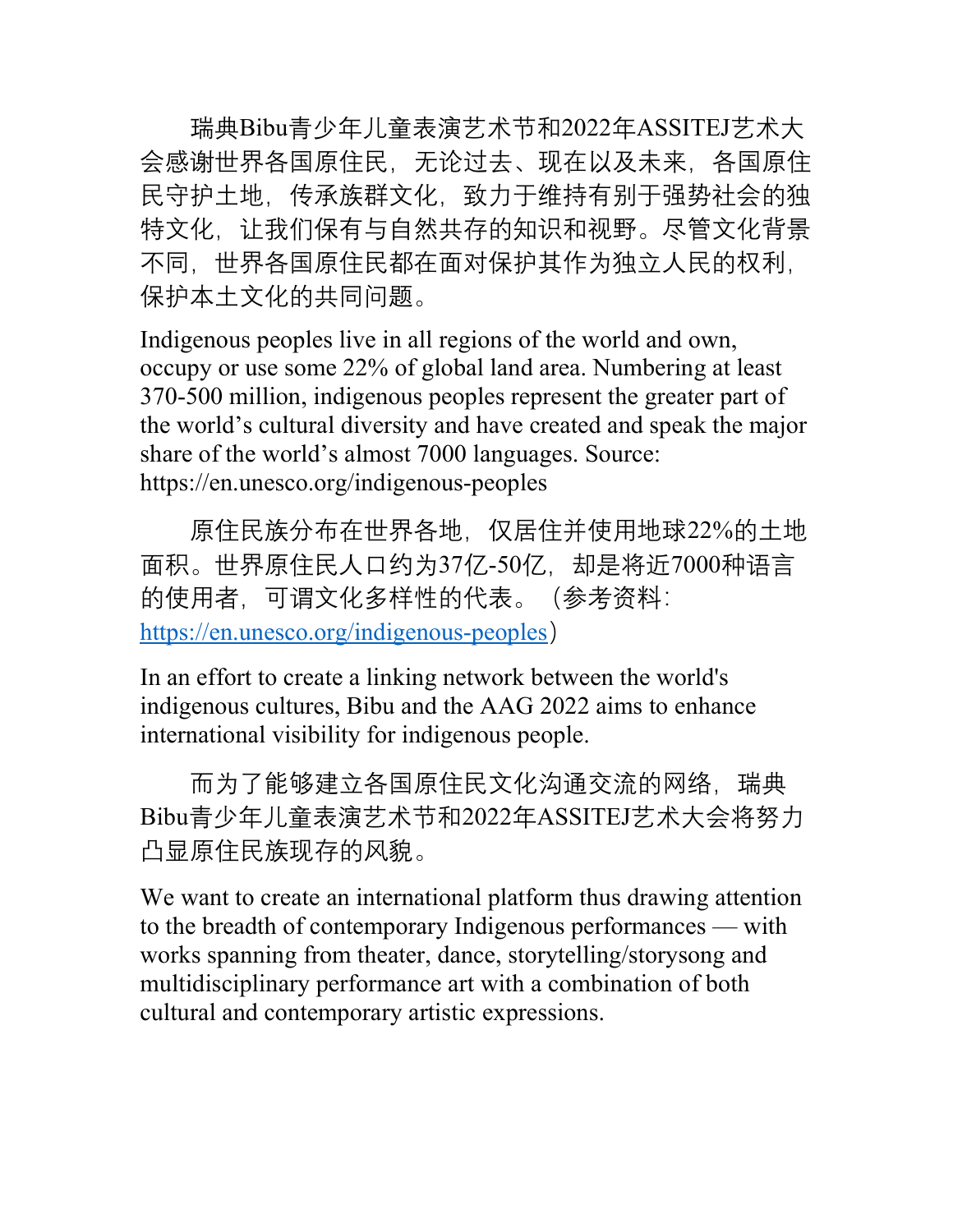我们希望能够搭建国际平台,让当代原住民创作获得更多 关注。提交的作品可为戏剧,舞蹈,说故事及跨界创作,需同 时具有文化内涵和当代艺术表现力。

----------------

Bibu and the AAG 2022 wants to engage with Indigenous communities locally, nationally and globally to celebrate Indigenous arts and culture.

 瑞典Bibu青少年儿童表演艺术节和2022年ASSITEJ艺术大 会将与瑞典及各国原住民社群一同弘扬原住民艺术及文化。

We invite applications of performances coming from or being produced by and with Indigenous Peoples of all abilities and being directed towards an audience of children, youth and families of all abilities.

 我们计划邀请不限地区、种族身份与文化差异的原住民 族,欢迎大家提交专门针对青少年和儿童进行创作或制作的作 品。

Indigenous performance means:

原住民剧目定义:

Creatively controlled by Indigenous peoples.

由原住民族主导的创作。

Produced by an Indigenous organisation or independent Indigenous producer.

 由原住民相关组织或原住民独立制作人所制作的剧目。 If the work is a collaboration between Indigenous/non-Indigenous artists, then 50% creative control needs to rest in the Indigenous collaborator.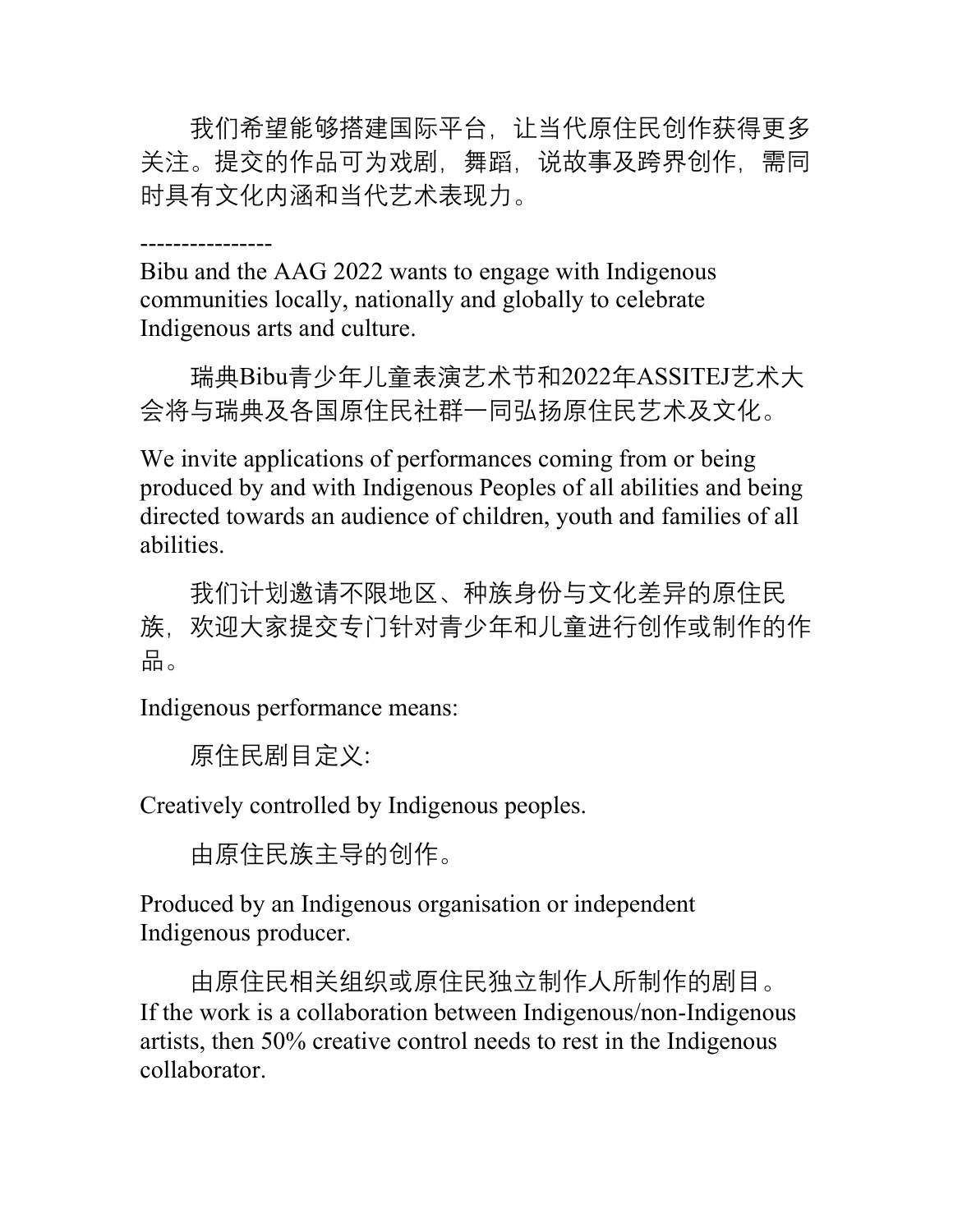共同创作内容者,该内容需有50%以上为原住民主导的创 作或制作。

If the work is produced by a non-Indigenous company, then the work must be creatively controlled by Indigenous artists and/or company.

 如作品为共同制作剧目,该创作内容仍为原住民艺术家或 艺术团体进行主导。

If the work presents or deals with traditional Indigenous story, knowledge and/or customs then compliance with Indigenous Cultural Intellectual Property Laws must be evidenced. This also applies to works presented by Indigenous artists and/or companies.

 如作品与原住民传说、知识或传统有关,应确保及证明未 侵犯原住民文化知识产权。该项同样适用于原住民艺术家和/ 或艺术团体。

Works that present sacred or traditional knowledge must comply with protocols that evidence permissions given by appropriate Lore/Law Keepers, Elders and Community Leaders for the artist/company to present cultural material.

 作品内容如涉及信仰或传统,应取得该族群、部落首领的 同意,并确认可以使用的范围。

The international performances will be selected by an international jury consisting of six artists and leaders from a global representation of Indigenous Peoples.

 提交作品将由国际评委团进行遴选。国际评委团成员为六 位来自各原住民(组织)代表。

Read more about the members here:

更多详见: